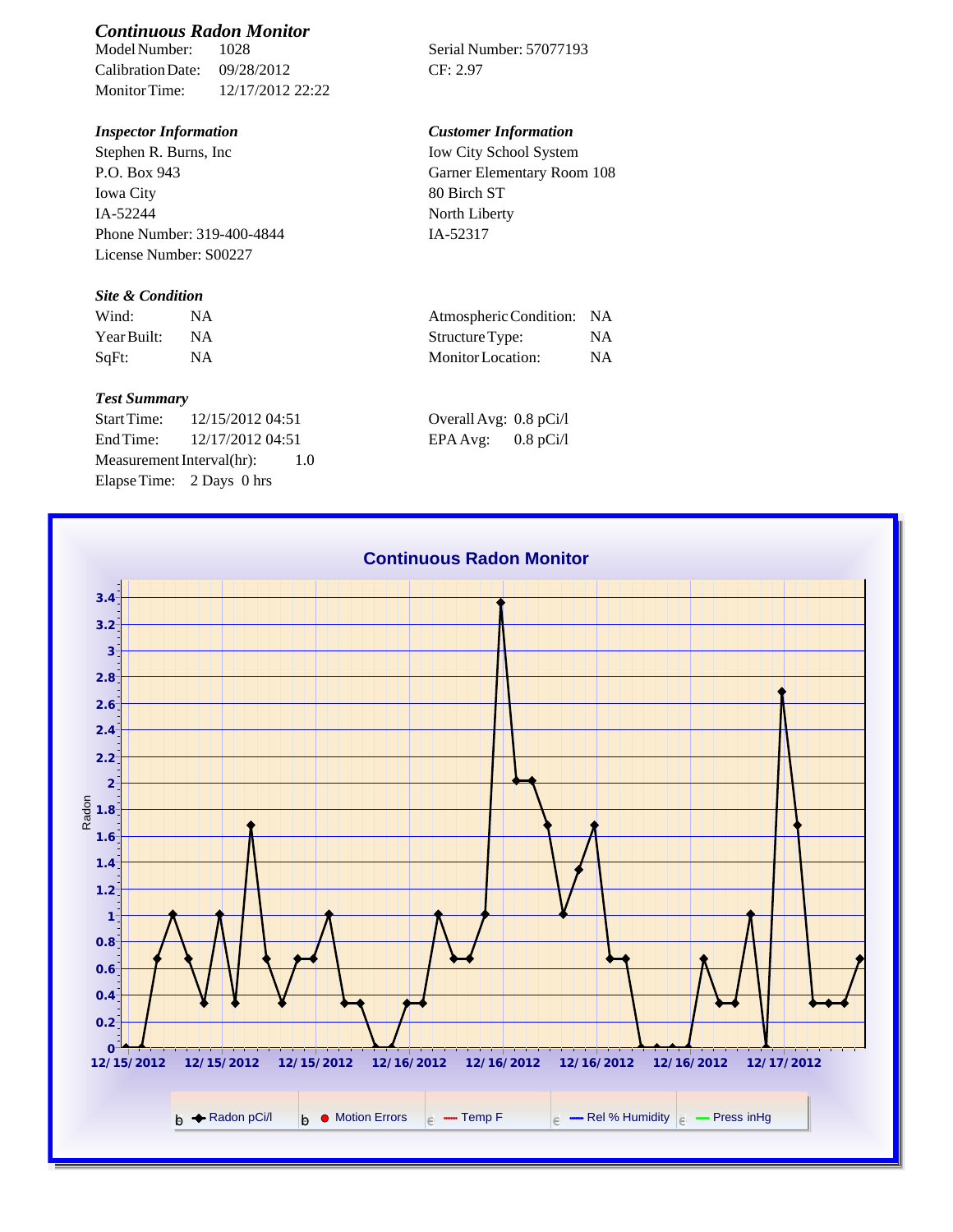| ******* | 12/15/2012 ******* |              |
|---------|--------------------|--------------|
| Time    | Counts             | <b>Flags</b> |
|         | pCi/l              |              |
| 05:51   | 0.0                |              |
| 06:51   | 0.0                |              |
| 07:51   | 0.7                |              |
| 08:51   | 1.0                |              |
| 09:51   | 0.7                |              |
| 10:51   | 0.3                |              |
| 11:51   | 1.0                |              |
| 12:51   | 0.3                |              |
| 13:51   | 1.7                |              |
| 14:51   | 0.7                |              |
| 15:51   | 0.3                |              |
| 16:51   | 0.7                |              |
| 17:51   | 0.7                |              |
| 18:51   | 1.0                |              |
| 19:51   | 0.3                |              |
| 20:51   | 0.3                |              |
| 21:51   | 0.0                |              |
| 22:51   | 0.0                |              |
| 23:51   | 0.3                |              |

| *******<br>12/16/2012 ******* |               |              |
|-------------------------------|---------------|--------------|
| <b>Time</b>                   | <b>Counts</b> | <b>Flags</b> |
|                               | pCi/l         |              |
| 00:51                         | 0.3           |              |
| 01:51                         | 1.0           |              |
| 02:51                         | 0.7           |              |
| 03:51                         | 0.7           |              |
| 04:51                         | 1.0           |              |
| 05:51                         | 3.4           |              |
| 06:51                         | 2.0           |              |
| 07:51                         | 2.0           |              |
| 08:51                         | 1.7           |              |
| 09:51                         | 1.0           |              |
| 10:51                         | 1.3           |              |
| 11:51                         | 1.7           |              |
| 12:51                         | 0.7           |              |
| 13:51                         | 0.7           |              |
| 14:51                         | 0.0           |              |
| 15:51                         | 0.0           |              |
| 16:51                         | 0.0           |              |
| 17:51                         | 0.0           |              |
| 18:51                         | 0.7           |              |
| 19:51                         | 0.3           |              |
| 20:51                         | 0.3           |              |
| 21:51                         | 1.0           |              |
| 22:51                         | 0.0           |              |